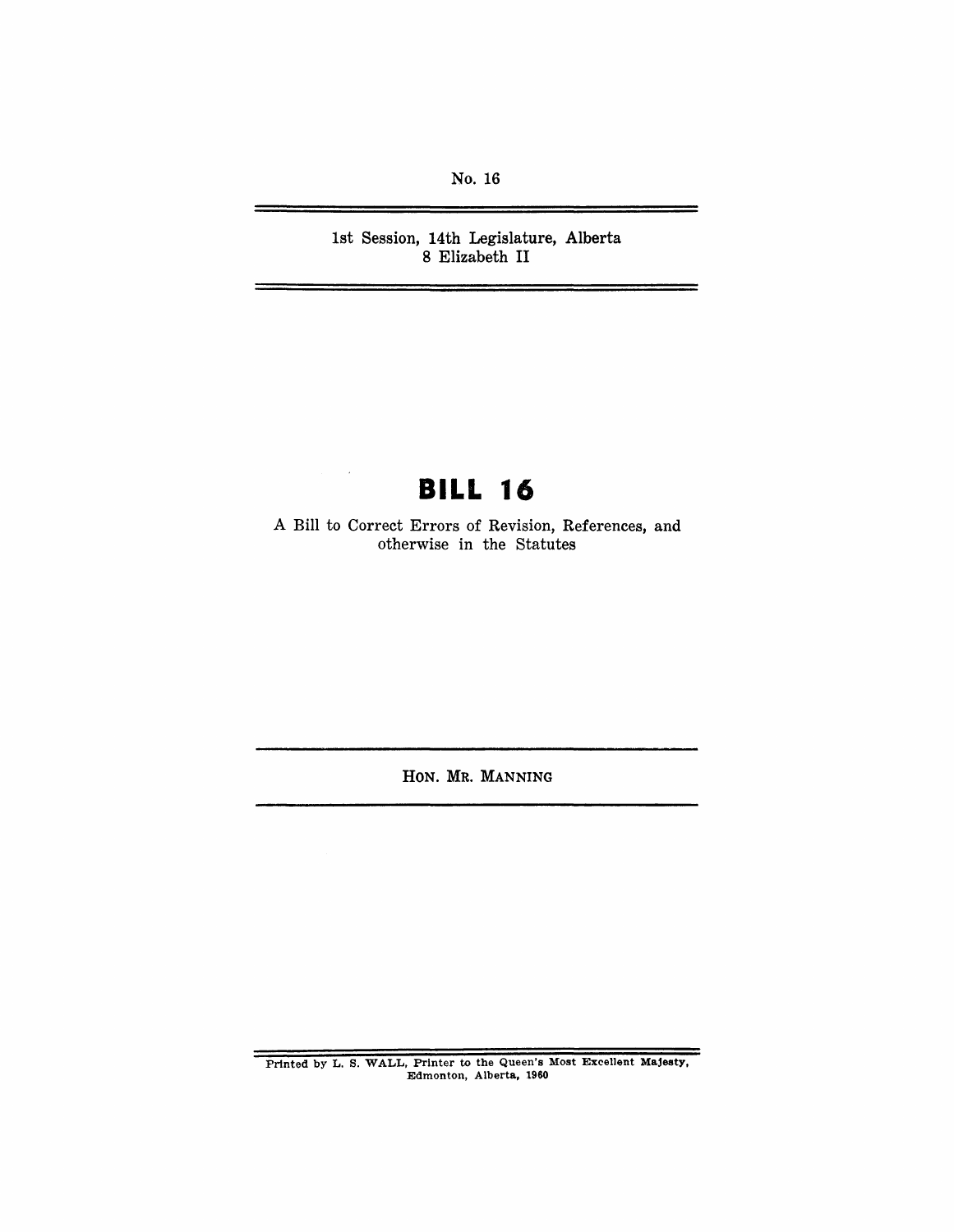#### Explanatory Note

2. The words here being removed were added by the revision of 1942 and inadvertently extended the provision into an area of 1942 and inadvertently extended the provision into an area provided for by the secured maintenance power given the Courts in section 23 of this Act. The words added by the revision are being removed so that the provisio covered prior to February 15th, 1943. Section 21 presently reads:

"21. An order or judgment for alimony, whether interim or other-wise, or for maintenance may be registered in any land titles office, and the registration so long as the order or judgment remains in force, (a) binds the estate and interest of every description that the defendant has in any lands in the land registration district where the registration is made, and

(b) operates thereon in the same manner and with the same effect as a registration of a charge by the defendant of a life annuity on his lands.".

**3.** In revising section 29, subsection (1), one of the periods after which a writ of execution is to be disregarded was incorrectly set forth in clause (c). Prior to the revision the subsection required that a writ be dis twelve months from the date of the delivery of the last statement —made pursuant to section 28 or <u>after</u> the delivery (to the sheriff) of a notice in writing by the creditor or his agent setting out the amount leviable thereunder—". The first part appears as clause (b) of the revised section 29, subsection (1) and the second appears as clause (c) 'but without being related to the twelve month period. This is here being corrected.

4. These two provisions relate to the reservation of timber and the appointment of the chief fire guardian, respectively, in settlement associations. The reference therein to The Public Lands Act should be to The Forests Act.

5. This amendment corrects a typographical error in the reference within subsection (3), which presently reads:

"(3) Where the construction of a gas line, oil line or secondary line is not commenced or completed by the date prescribed under section (2) the Minister may cancel the permit.".

8. To prevent a different interpretation applying in the interim since the revision of 1955, the correcting sections are made retroactive.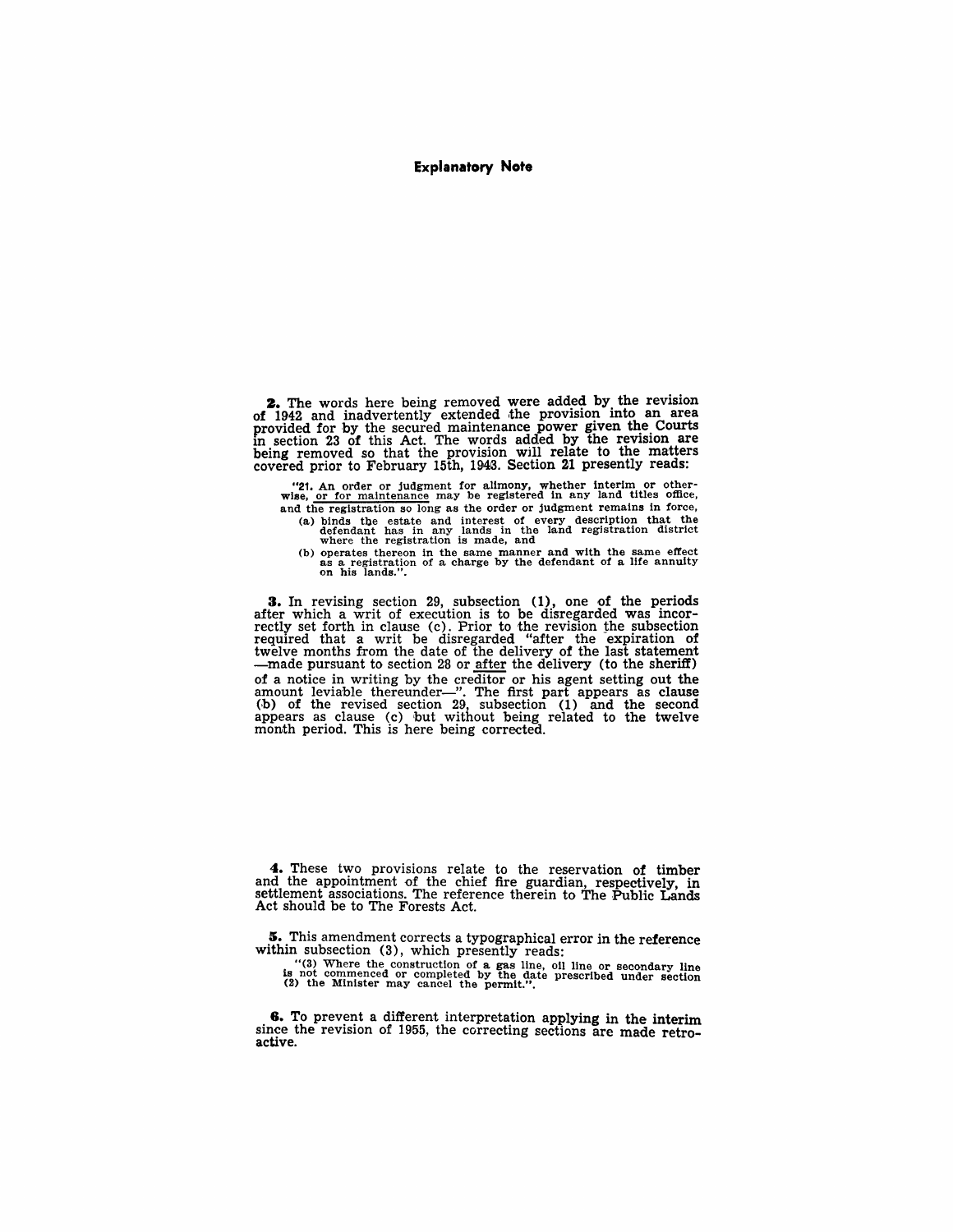### **BILL**

#### No. 16 of 1960

#### An Act to Correct Errors of Revision, References, and otherwise in the Statutes

#### *(Assented to , 1960)*

HER MAJESTY, by and with the advice and consent of the Legislative Assembly of the Province of Alberta, enacts as follows:

1. This Act may be cited as *"The Statutes Correction Act, 1960".* 

2. Section 21 of *The Domestic Relations Act* is amended by striking out the words "or for maintenance".

3. Section 29, subsection (1) of *The Execution Creditors Act* is struck out and the following substituted:

**29.** (1) The sheriff shall disregard every writ of execution that is in his hands, as the case may be,

- (a) after the expiration of the period of one year from the time of the delivery of the writ of execution to him, or
- (b) after the expiration of the period of one year
	- (i) from the date of the delivery of the last statement made pursuant to section 28 with respect to the execution, or
	- (ii) after the delivery to him of a notice in writing by the creditor or his agent setting out the amount leviable under the writ of execution.

4. Sections 12 and 13 of *The Metis Betterment Act* are amended by striking out the words *"The Public Lands Act"*  and by substituting the words *"The Forests Act".* 

5. Section 9, subsection (3) of *The Pipe Line Act, 1958,*  being chapter 58 of the Statutes of Alberta, 1958, is amended by striking out the word "section" and by substituting the word "subsection".

6. This Act comes into force on the day upon which it is assented to and upon so coming into force sections 2 to 5 shall be deemed to have been in force from and after the first day of July, 1957.